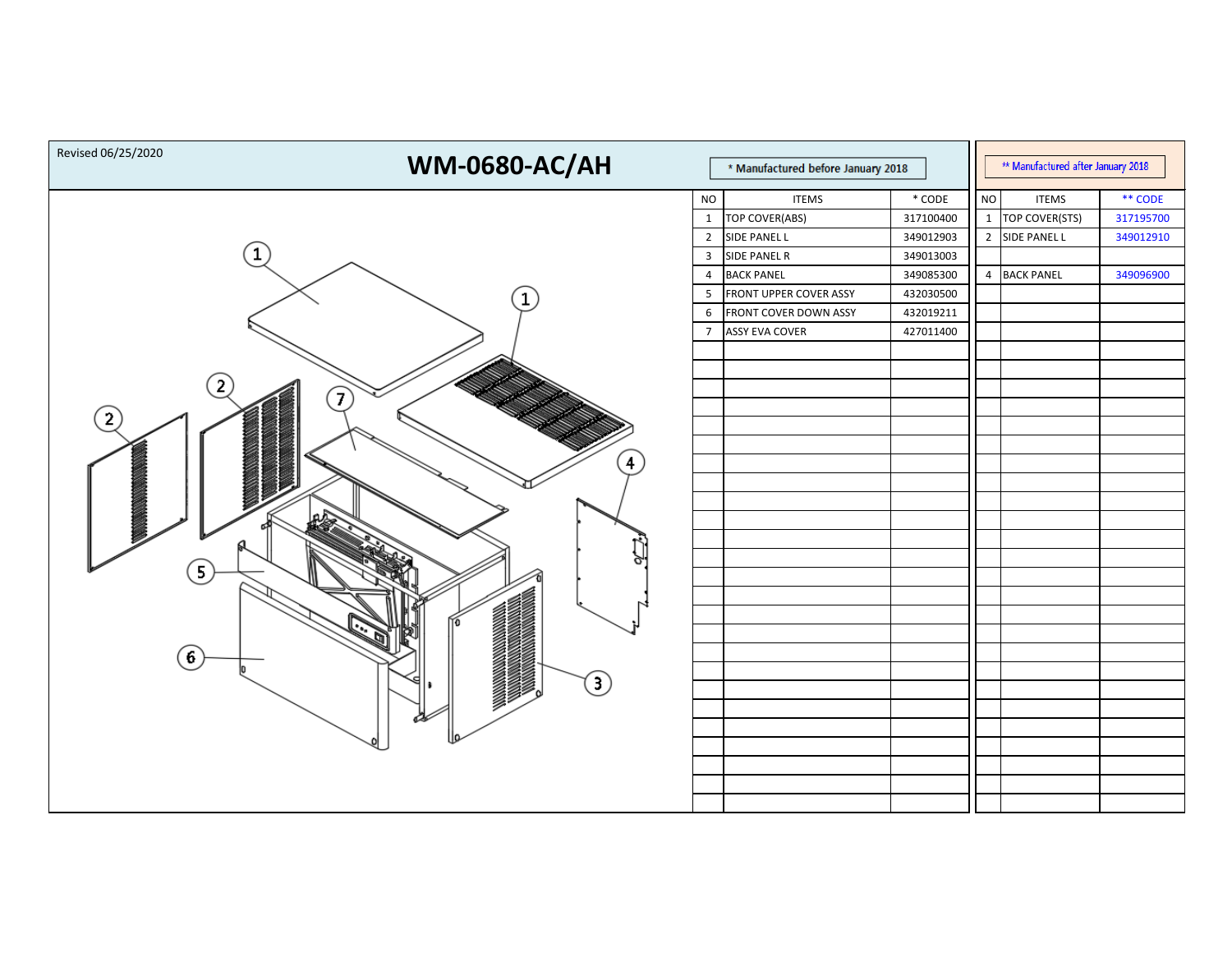| Revised 06/25/2020<br><b>WM-0680-AC/AH</b> |                |                                           |           |
|--------------------------------------------|----------------|-------------------------------------------|-----------|
|                                            | <b>NO</b>      | <b>ITEMS</b>                              | CODE      |
| [ FRONT UPPER COVER ASSY ]                 |                | 0 FRONT UPPER COVER ASSY                  | 432030500 |
|                                            | $\mathbf{1}$   | <b>BUTTON FRAME</b>                       | 440009604 |
|                                            |                | 2 FRONT TOP COVER                         | 317093700 |
|                                            |                | 3 3L S/W MAIN(6P,15A,250VAC)              | 355007100 |
|                                            | $\overline{4}$ | <b>FRONT DISPLAY</b>                      | 440028600 |
|                                            |                | 5 BRACKET PCB                             | 301062600 |
|                                            | 6              | BUSHING * 6EA                             | 310004301 |
|                                            |                | 6-1 SCREW(FH, M3, 14, MFZN) MACHINE * 6EA | 210811400 |
|                                            | $\overline{7}$ | <b>DISPLAY PCB ASSY</b>                   | 415001200 |
|                                            | 8              | SPONGE FRONT TOP                          | 306020000 |
|                                            | 9              | SPONGE SIDE TOP * 2EA                     | 306019900 |
| $\bf{8}^{\prime}$                          |                |                                           |           |
|                                            |                |                                           |           |
|                                            |                |                                           |           |
|                                            |                |                                           |           |
| 6000<br>7                                  |                |                                           |           |
|                                            |                |                                           |           |
| skO                                        |                |                                           |           |
| $\left( 6\right)$                          |                |                                           |           |
| $\left(5\right)$                           |                |                                           |           |
|                                            |                |                                           |           |
| 4 <sub>1</sub>                             |                |                                           |           |
|                                            |                |                                           |           |
| $\left[9\right]$                           |                |                                           |           |
| $\overline{2}$                             |                |                                           |           |
|                                            |                |                                           |           |
|                                            |                |                                           |           |
|                                            |                |                                           |           |
| $\overline{3}$                             |                |                                           |           |
|                                            |                |                                           |           |
|                                            |                |                                           |           |
|                                            |                |                                           |           |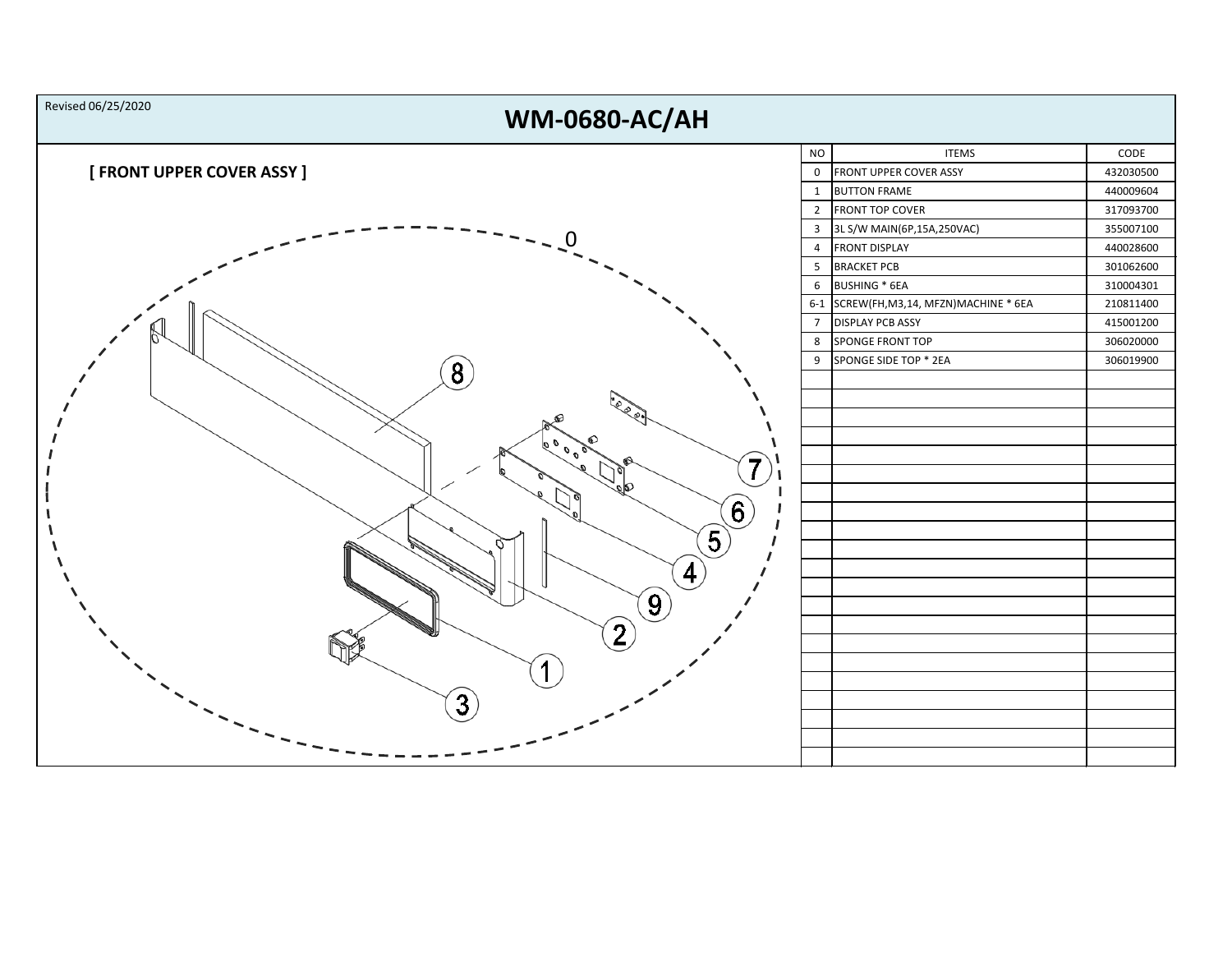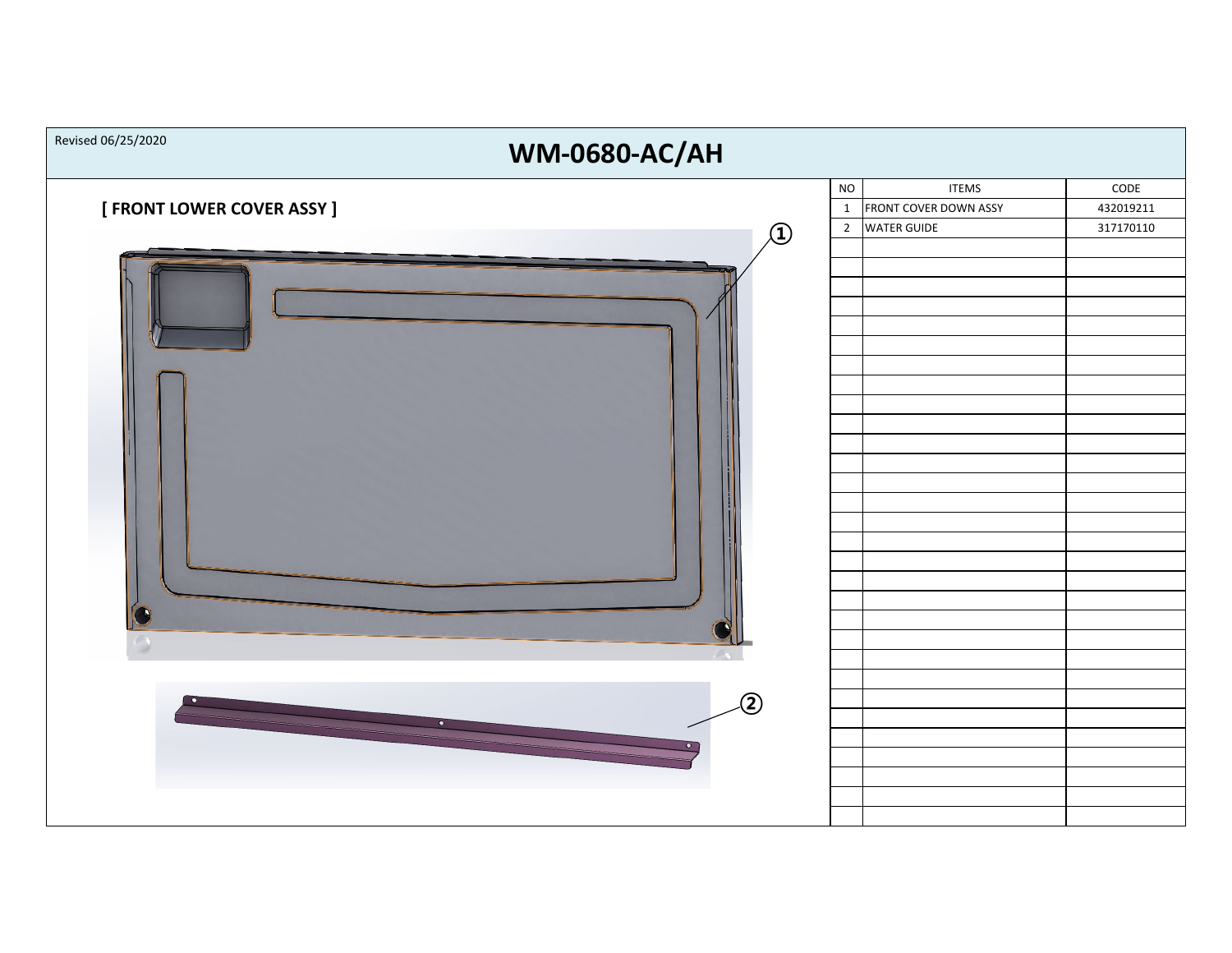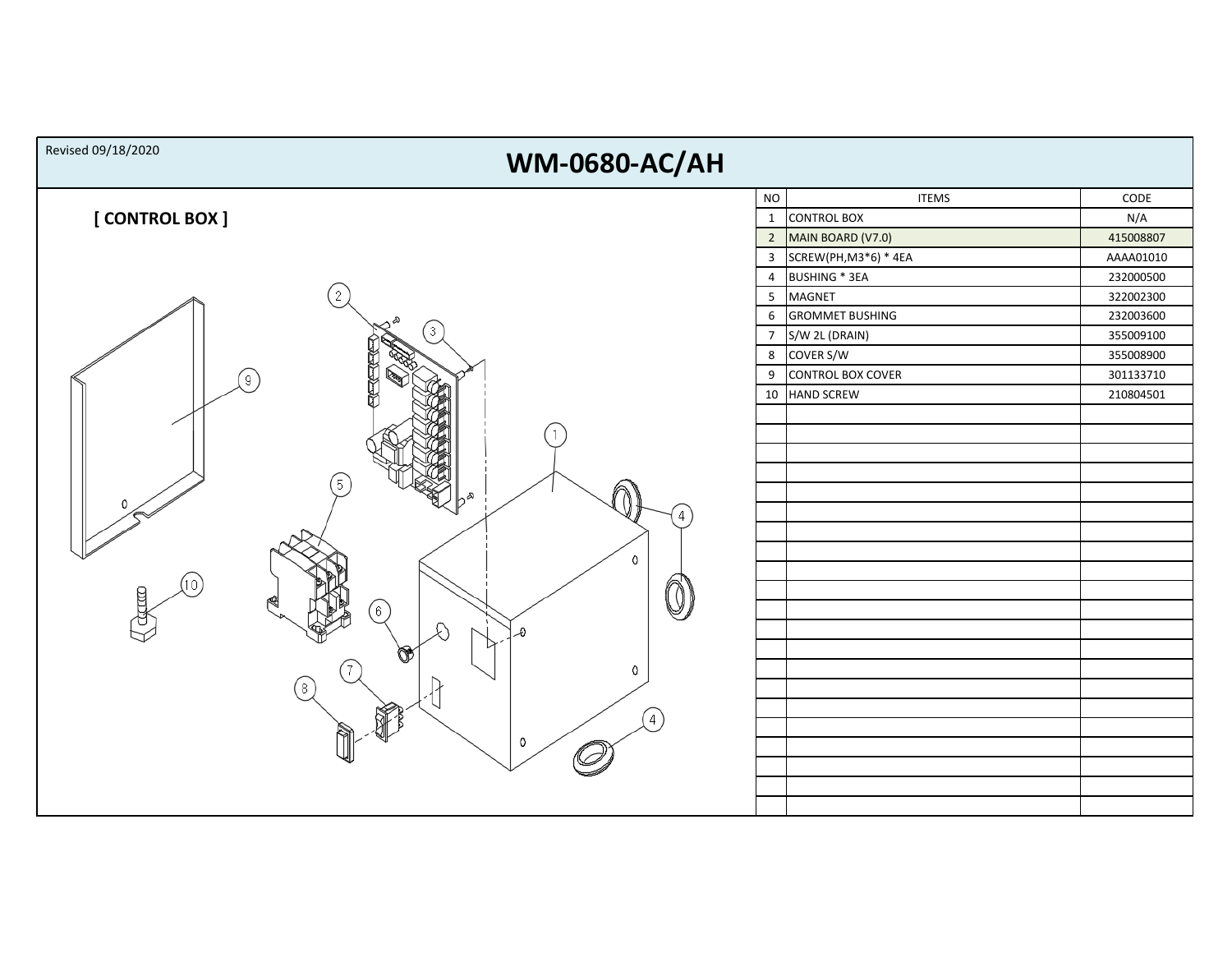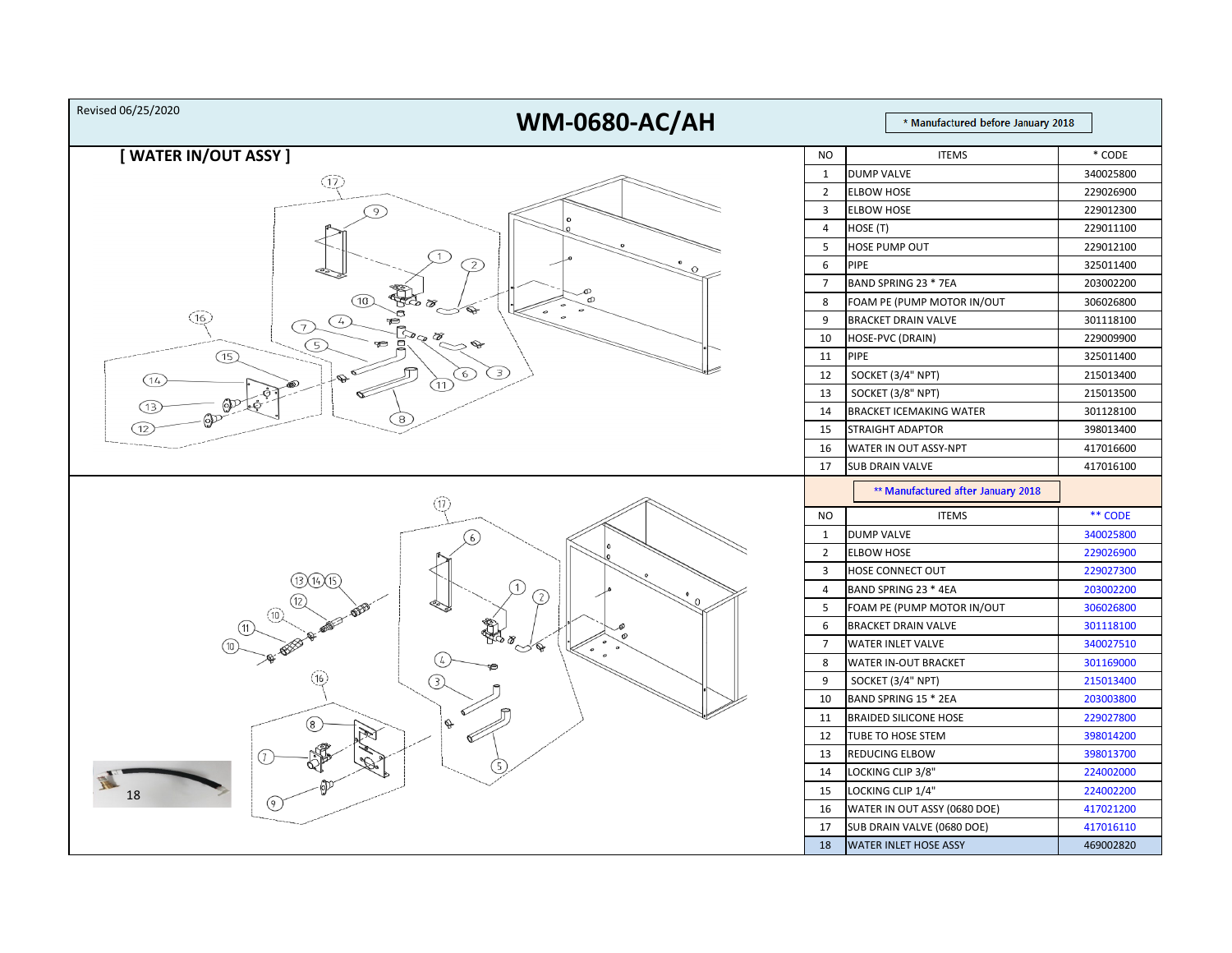| Revised 06/25/2020<br><b>WM-0680-AC/AH</b> |                | * Manufactured before January 2018           |                        |           | ** Manufactured after January 2018 |           |
|--------------------------------------------|----------------|----------------------------------------------|------------------------|-----------|------------------------------------|-----------|
|                                            | <b>NO</b>      | <b>ITEMS</b>                                 | $*$ CODE               | <b>NO</b> | <b>ITEMS</b>                       | ** CODE   |
| [ EVAPORATOR PLATING ASSY ]                |                | <b>ASSY EVAPORATOR-C</b>                     | 409042900              |           | <b>ASSY EVAPORATOR-C</b>           | 409041100 |
|                                            | $\Omega$       | <b>ASSY EVAPORATOR-H</b>                     | 409042910              | 0         | <b>ASSY EVAPORATOR-H</b>           | 409041110 |
| 8                                          |                | <b>EVAPORATOR-C</b>                          | N/A                    | 1         | <b>EVAPORATOR-C</b>                | N/A       |
| 9                                          | 1              | EVAPORATOR-H                                 | N/A                    |           | <b>EVAPORATOR-H</b>                | N/A       |
|                                            | $\overline{2}$ | <b>EVAP FRAME L</b>                          | 339006310              |           |                                    |           |
|                                            | 3              | <b>EVAP FRAME R</b>                          | 339006410              |           |                                    |           |
|                                            | 4              | <b>EVA FRAME DOWN</b>                        | 339003200              |           |                                    |           |
| (10)                                       | 5              | <b>EVAP FRAME TOP ASSY</b>                   | 447011000              |           |                                    |           |
| (19)<br>-6                                 | 6              | FL CLIP(PC)                                  | 224002300              |           |                                    |           |
| (21)                                       |                | LEFT PIPE CAP                                | 319004301              |           |                                    |           |
| M4 NUT(STS)                                | 8              | <b>DISTRIBUDER PIPE</b>                      | 325026201              |           |                                    |           |
| B<br>$\mathcal{C}_\mathcal{D}$<br>5        | 9              | <b>BUSHING</b>                               | 310004301              |           |                                    |           |
|                                            | 10             | <b>INNER DISTRIBUDER PIPE</b>                | 325026300              |           |                                    |           |
|                                            | 11             | RIGHT PIPE CAP(ID @8)                        | 319004401              |           |                                    |           |
|                                            | 12             | <b>ASSY TOP SENSOR ICE</b>                   | 427025300              |           |                                    |           |
|                                            | 24             | MAGNET SENSOR & BRACKET KIT                  | K31002000              |           | 24 MAGNET SENSOR KIT               | K31002000 |
| 3                                          | 13             | <b>HOUSING</b>                               | N/A                    |           | 13 HOUSING                         | N/A       |
| M4 NUT(STS)                                | 14             | <b>SENSOR</b>                                | 701002000              |           | 14 SENSOR                          | 701002000 |
|                                            | 17             | <b>MAGNET</b>                                | 322005600              |           | 17 MAGNET                          | 322005600 |
|                                            |                | 23 BRACKET                                   | N/A                    |           | 23 BRACKET                         | N/A       |
| 23                                         |                | 15 ASSY WATER CURTAIN                        | 468011300              |           |                                    |           |
| )<br>M4 NUT(STS)                           |                | 16 WATER CURTAIN                             | 635001801              |           |                                    |           |
|                                            |                | 18 HAND SCREW                                | 210804501              |           |                                    |           |
| 22)<br>Py.<br>14                           | 19             | <b>ASSY BUDER</b>                            | 426056700              |           |                                    |           |
| ©                                          | 20             | HEX NUT(M4xL18) * 3EA                        | 215018000              |           |                                    |           |
| (13)<br>24<br>16.                          |                | 21 NUT HEX(M4) * 9EA<br>22 CAP SILICON * 3EA | C00B02000<br>319004200 |           |                                    |           |
|                                            |                |                                              |                        |           |                                    |           |
|                                            |                |                                              |                        |           |                                    |           |
| [18]                                       |                |                                              |                        |           |                                    |           |
| $(\mathsf{F})$                             |                |                                              |                        |           |                                    |           |
| -----------                                |                |                                              |                        |           |                                    |           |
|                                            |                |                                              |                        |           |                                    |           |
|                                            |                |                                              |                        |           |                                    |           |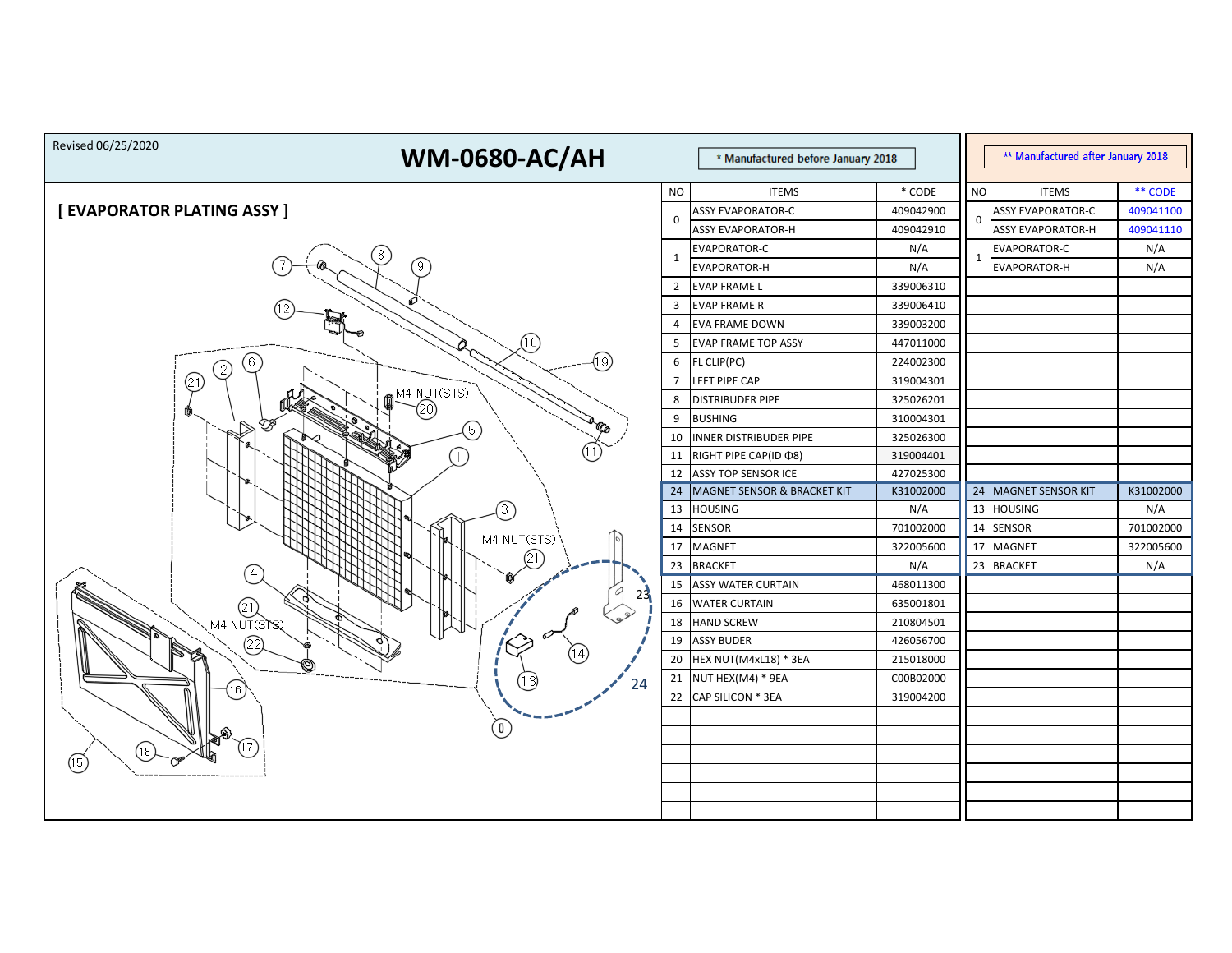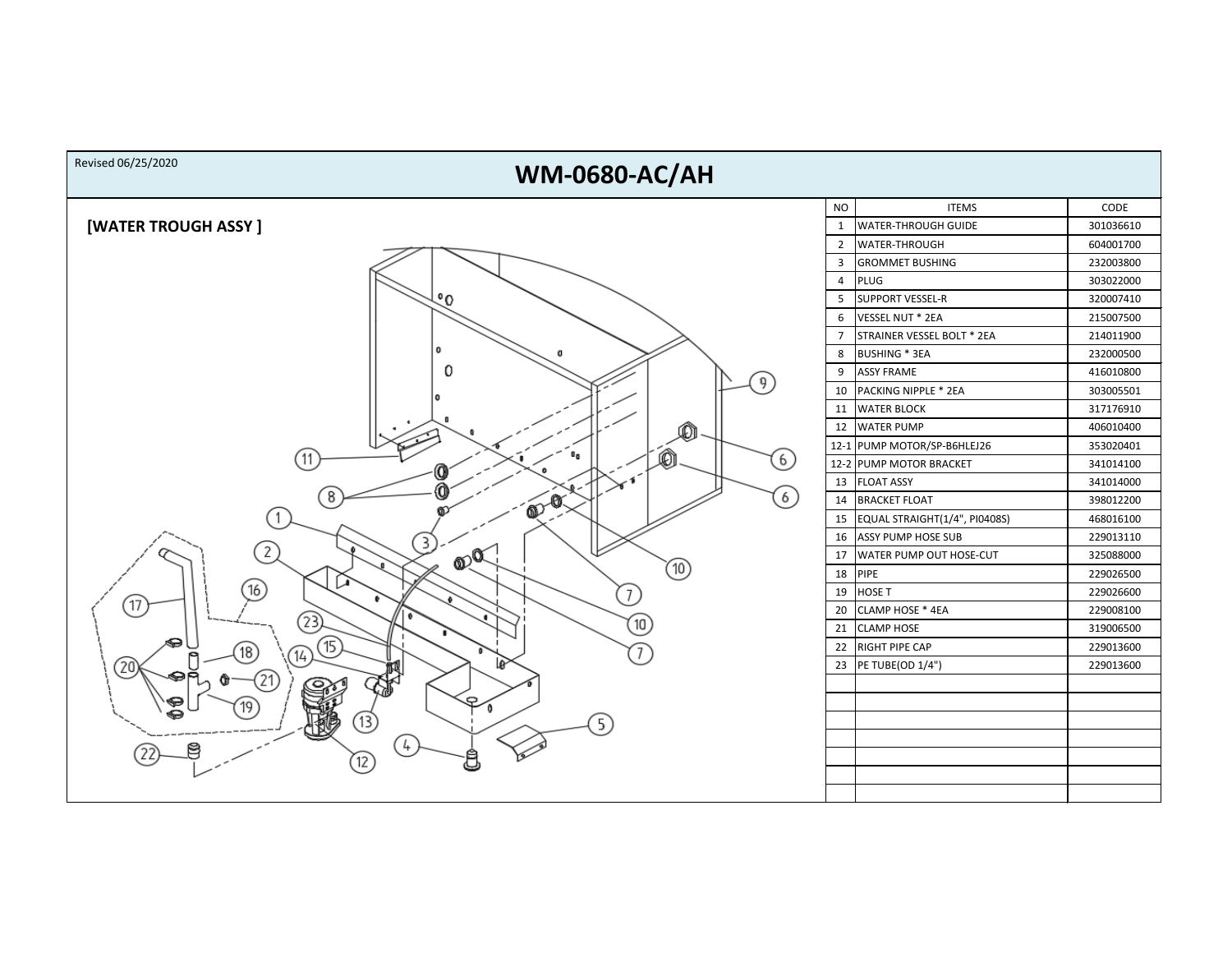